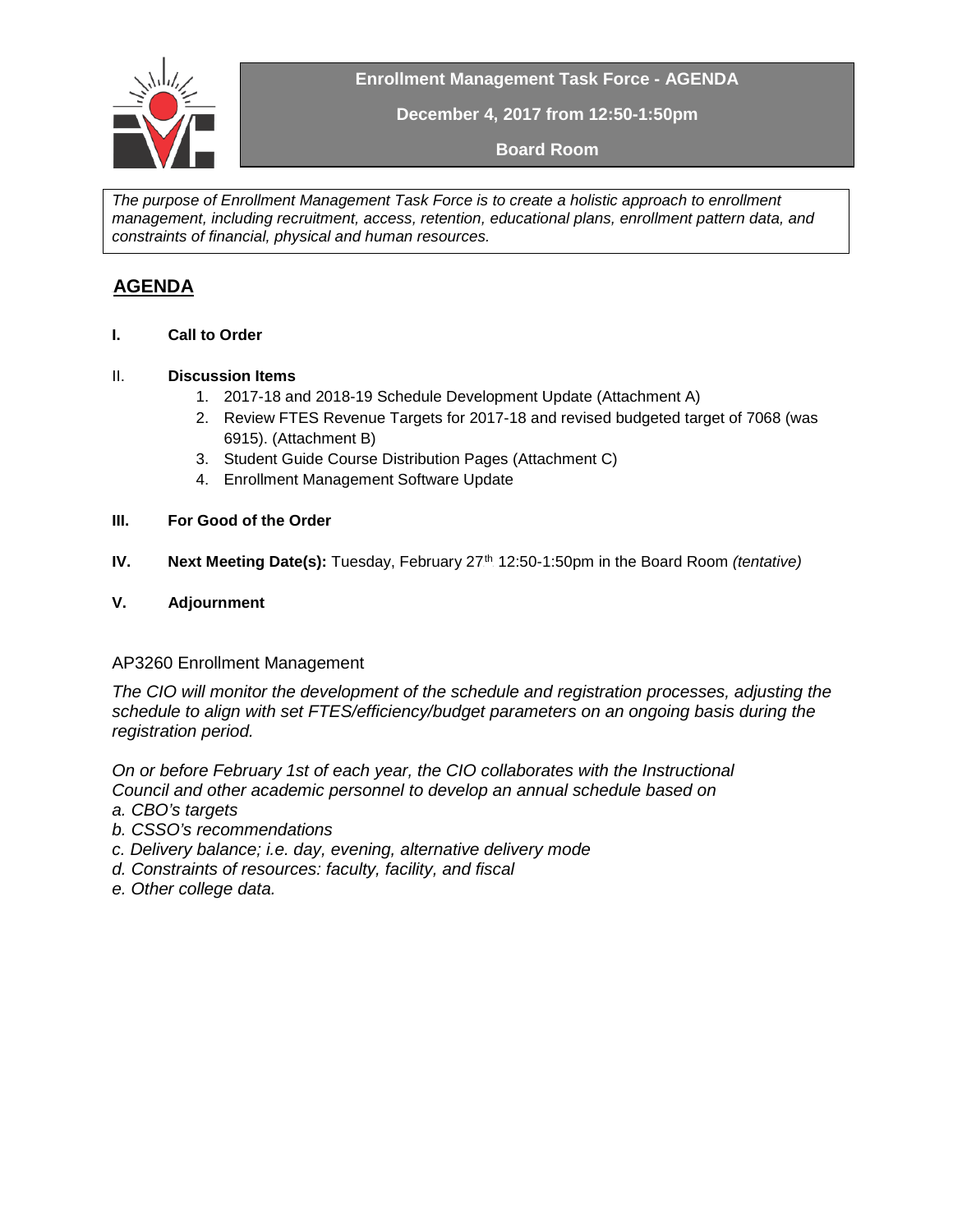

**Enrollment Management Task Force - AGENDA**

**December 4, 2017 from 12:50-1:50pm**

**Board Room**

### **Attachment A**

# **Imperial Valley College Schedule Development Timelines**

| Annual Course Listing and Desired Time Blocks Due: | October 31, 2017             |
|----------------------------------------------------|------------------------------|
| Tentative Course Schedule Due:                     | October 31, 2017             |
| <b>Electronic Draft Review with Deans:</b>         | November 1st - December 16th |

\*This is to ensure future annual schedule supports program review requests, allows for initial FTES projection to inform budget development process, and ensures adequate classroom space available. It also assists counseling in developing required education plans for future terms.

Schedule changes and PT faculty selection are due 45 days prior to the start of registration to be on published schedule document. See those dates below.

### Published Schedule Development Deadlines

| Winter/Spring Changes and Selection Due: September 15th        |                   |  |  |
|----------------------------------------------------------------|-------------------|--|--|
| <b>Summer Changes and Selection Due:</b>                       | <b>March 15th</b> |  |  |
| Fall Changes and Selection Due:                                | May 15th          |  |  |
| This allows farture weaks to review orkeologicas and week with |                   |  |  |

This allows for two weeks to review submissions and work with reprographics to generate final document.

### **Publication Dates**

| Fall:          | June 1st    |  |
|----------------|-------------|--|
| Winter/Spring: | October 1st |  |
| Summer:        | April 1st   |  |

### **Registration Dates**

| Fall:          | Monday following 4th of July |
|----------------|------------------------------|
| Winter/Spring: | 2nd Monday in November       |
| Summer:        | 2nd Monday in May            |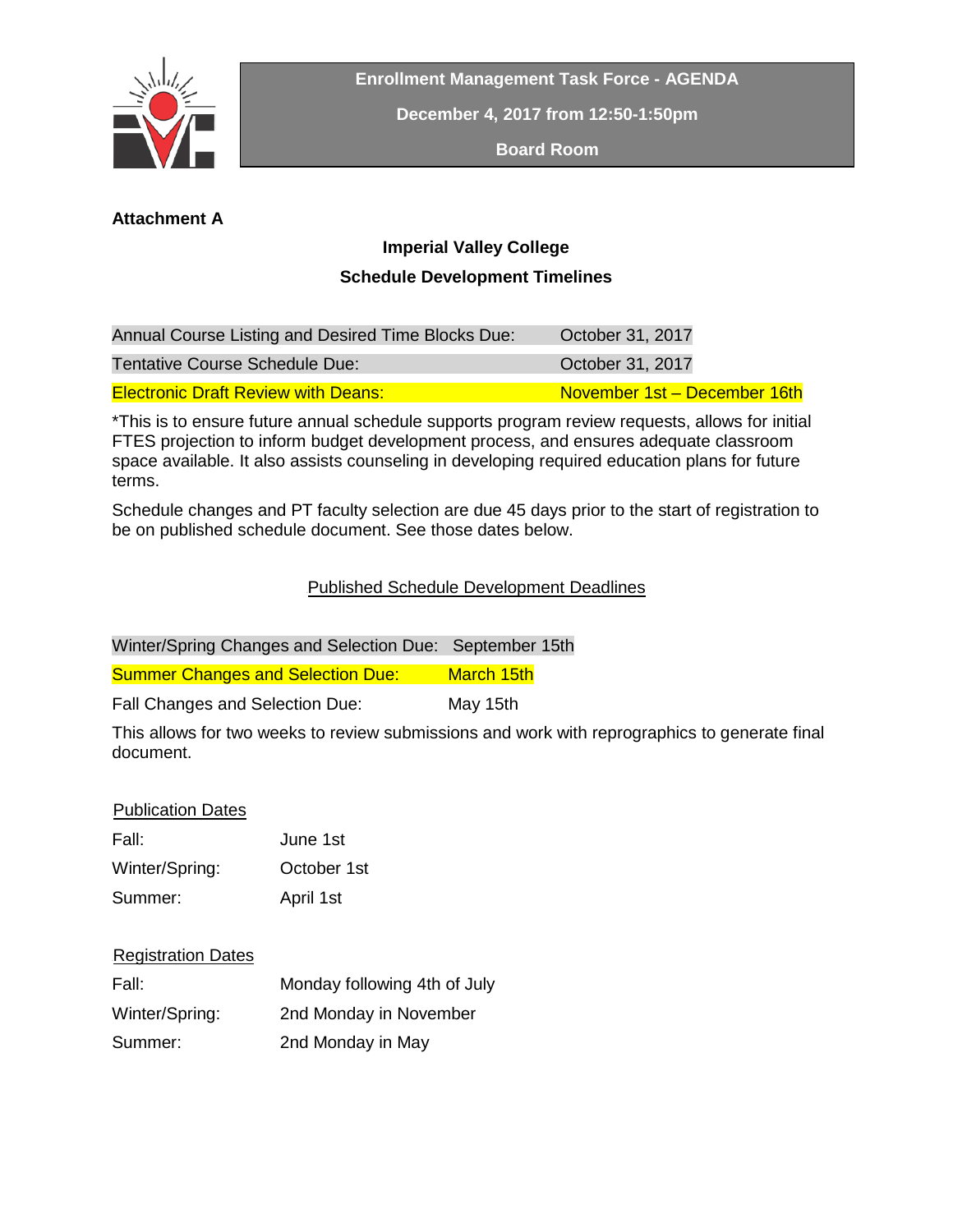

**Enrollment Management Task Force - AGENDA**

**December 4, 2017 from 12:50-1:50pm**

**Board Room**

### **Attachment B**

Review FTES Revenue Targets for 2017-18 and revised budgeted target of 7068 (was 6915).

FY 2017-18

|                                     | <b>Target FTES</b><br>w/ Growth | <b>Projected FTES</b> |
|-------------------------------------|---------------------------------|-----------------------|
| Growth                              | 3.00%                           | pending               |
| <b>Summer Carry-Over</b>            | 0                               | 0                     |
| Fall                                | 3168                            | 3274                  |
| Winter                              | 485                             | 501                   |
| <b>Spring</b>                       | 2903                            | 3000                  |
| <b>Summer</b>                       | 511                             | 550                   |
| <b>Total FTES with carry over</b>   | 7068                            | 7325                  |
| <b>Target</b>                       | 7068                            | 7068                  |
| <b>Over Cap</b>                     |                                 | 257                   |
| Amount to carry over                |                                 | 257                   |
| Total FTES <u>minus c</u> arry over |                                 | 7068                  |
| Over Cap after carry over           |                                 | 0                     |

Winter 2018 FTES as of November 30, 2018: 506.69 (86%) Spring 2018 FTES as of November 30, 2018: 2227.37 (69%)